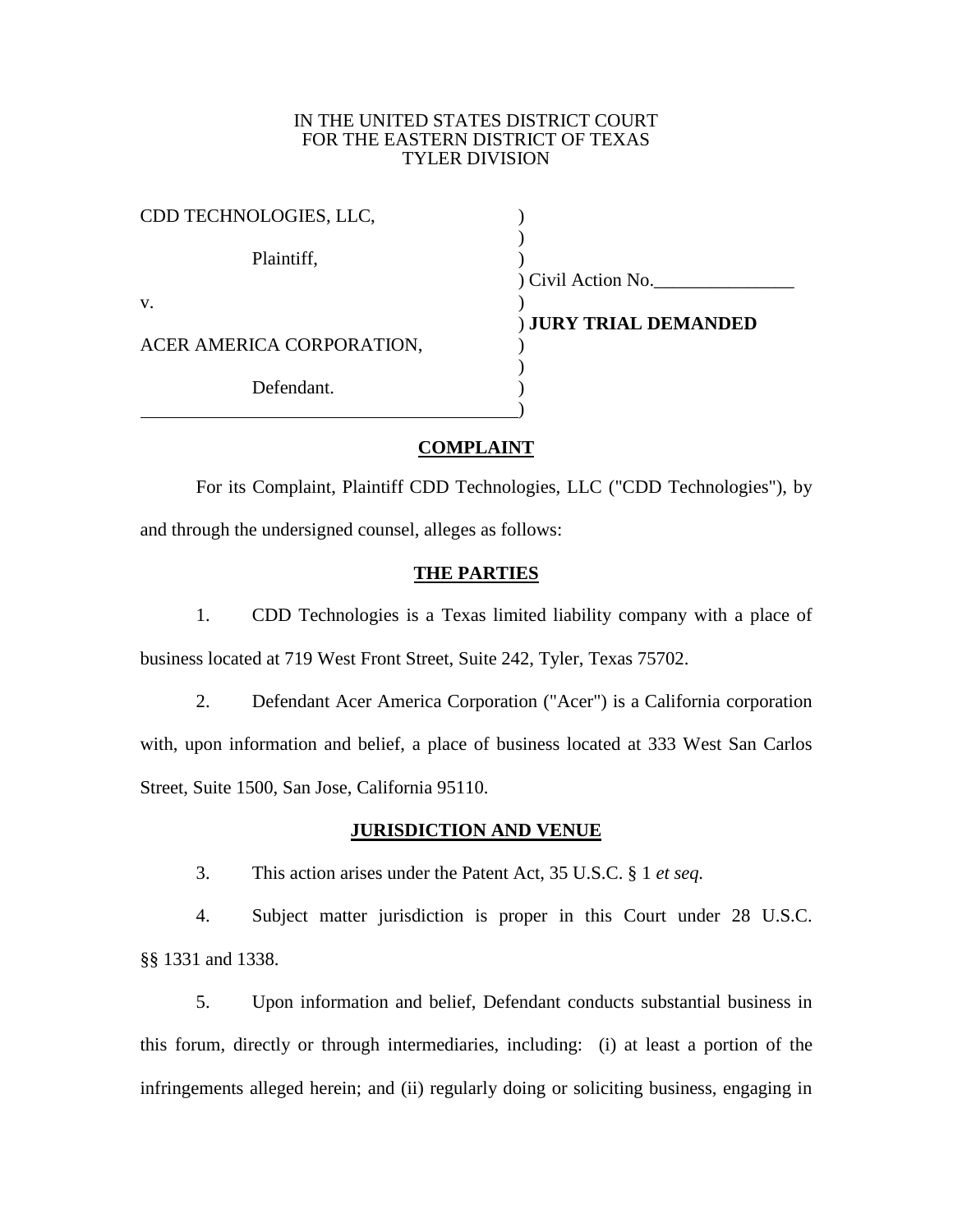other persistent courses of conduct and/or deriving substantial revenue from goods and services provided to individuals in this district.

6. Venue is proper in this district pursuant to  $\S$ § 1391(b), (c) and 1400(b).

### **THE PATENTS-IN-SUIT**

7. On April 11, 2000, United States Patent No. 6,049,874 (the "'874 patent"), entitled "System and Method for Backing Up Computer Files Over a Wide Area Computer Network," was duly and lawfully issued by the U.S. Patent and Trademark Office ("USPTO"). A true and correct copy of the '874 patent is attached hereto as Exhibit A.

8. On March 31, 1998, United States Patent No. 5,734,340 (the "'340 patent"), entitled "Method and Apparatus for Storing Run-Intensive Information in Compact Form," was duly and lawfully issued by the U.S. Patent and Trademark Office ("USPTO"). A true and correct copy of the '340 patent is attached hereto as Exhibit B.

9. CDD Technologies is the assignee and owner of the right, title and interest in and to the '874 and '340 patents, including the right to assert all causes of action arising under said patents and the right to any remedies for infringement of them.

# **COUNT I – INFRINGEMENT OF U.S. PATENT NO. 6,049,874**

10. CDD Technologies repeats and realleges the allegations of paragraphs 1 through 9 as if fully set forth herein.

11. Without license or authorization and in violation of 35 U.S.C. § 271(a), upon information and belief, Defendant has infringed and continues to infringe at least claims 1 and 10 of the '874 patent by making, using, offering for sale, and/or selling within this district and elsewhere in the United States and/or importing into this district and elsewhere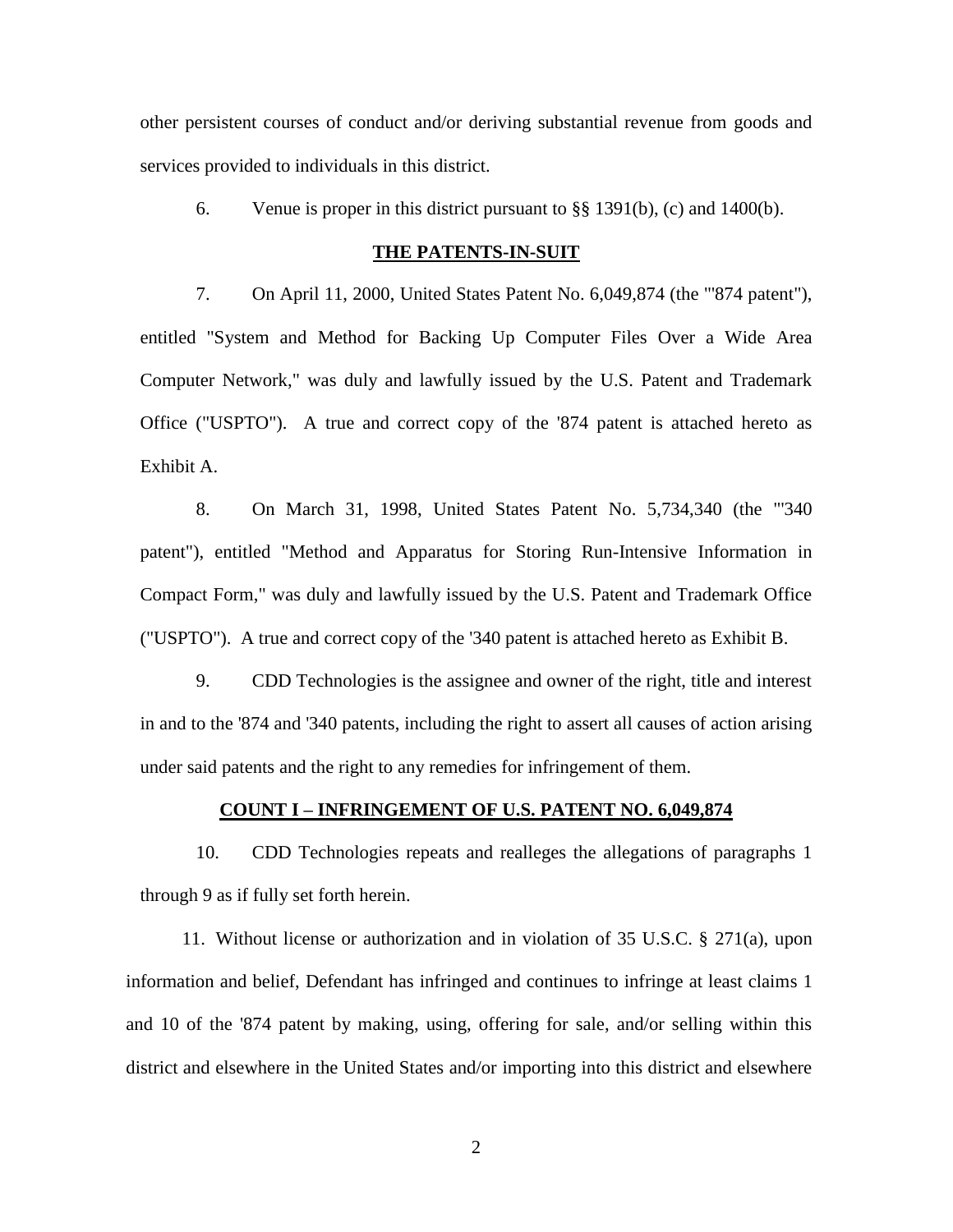in the United States, methods for backing up data and systems for backing up files in user computers, including but not limited to, Acer AN1600 F1 storage system.

12. CDD Technologies is entitled to recover from Defendant the damages sustained by CDD Technologies as a result of Defendant's infringement of the '874 patent in an amount subject to proof at trial, which, by law, cannot be less than a reasonable royalty, together with interest and costs as fixed by this Court under 35 U.S.C. § 284.

### **COUNT II – INFRINGEMENT OF U.S. PATENT NO. 5,734,340**

13. CDD Technologies repeats and realleges the allegations of paragraphs 1 through 12 as if fully set forth herein.

14. Without license or authorization and in violation of 35 U.S.C. § 271(a), upon information and belief, Defendant has infringed and continues to infringe at least claims 1, 7, 21 and 26 of the '340 patent by making, using, offering for sale, and/or selling within this district and elsewhere in the United States and/or importing into this district and elsewhere in the United States, products, including but not limited to, Acer AN1600 F1 storage system, that include, among other features, a machine-implemented data compression method.

15. CDD Technologies is entitled to recover from Defendant the damages sustained by CDD Technologies as a result of Defendant's infringement of the '340 patent in an amount subject to proof at trial, which, by law, cannot be less than a reasonable royalty, together with interest and costs as fixed by this Court under 35 U.S.C. § 284.

#### **JURY DEMAND**

CDD Technologies hereby demands a trial by jury on all issues so triable.

3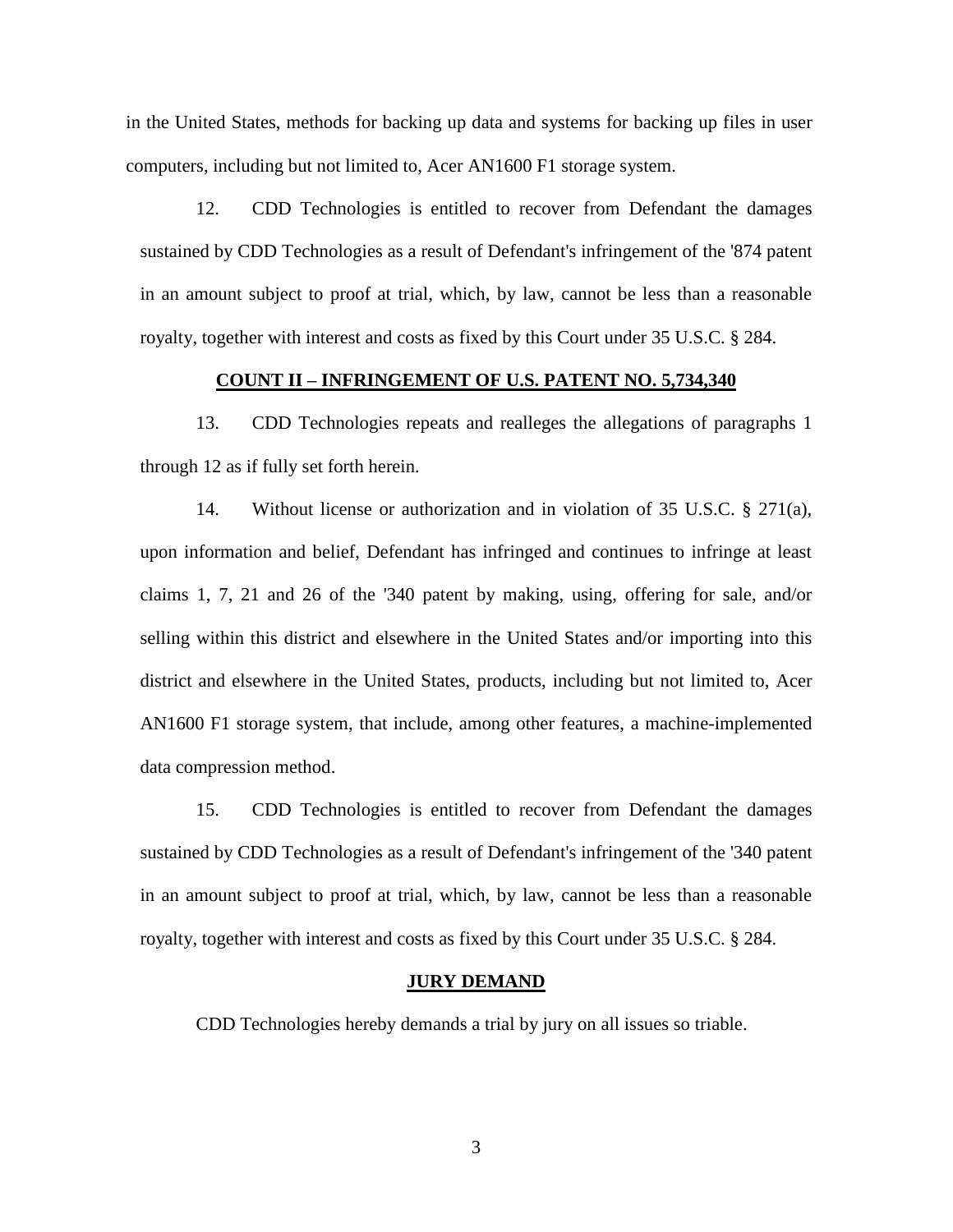### **PRAYER FOR RELIEF**

WHEREFORE, CDD Technologies requests that this Court enter judgment against Defendants as follows:

A. An adjudication that Defendants have infringed the '874 and '340 patents;

B. An award of damages to be paid by Defendants adequate to compensate CDD Technologies for its past infringement of the '874 and '340 patents and any continuing or future infringement through the date such judgment is entered, including interest, costs, expenses and an accounting of all infringing acts including, but not limited to, those acts not presented at trial;

C. A declaration that this case is exceptional under 35 U.S.C. § 285, and an award of CDD Technologies' reasonable attorneys' fees; and

D. An award to CDD Technologies of such further relief at law or in equity as the Court deems just and proper.